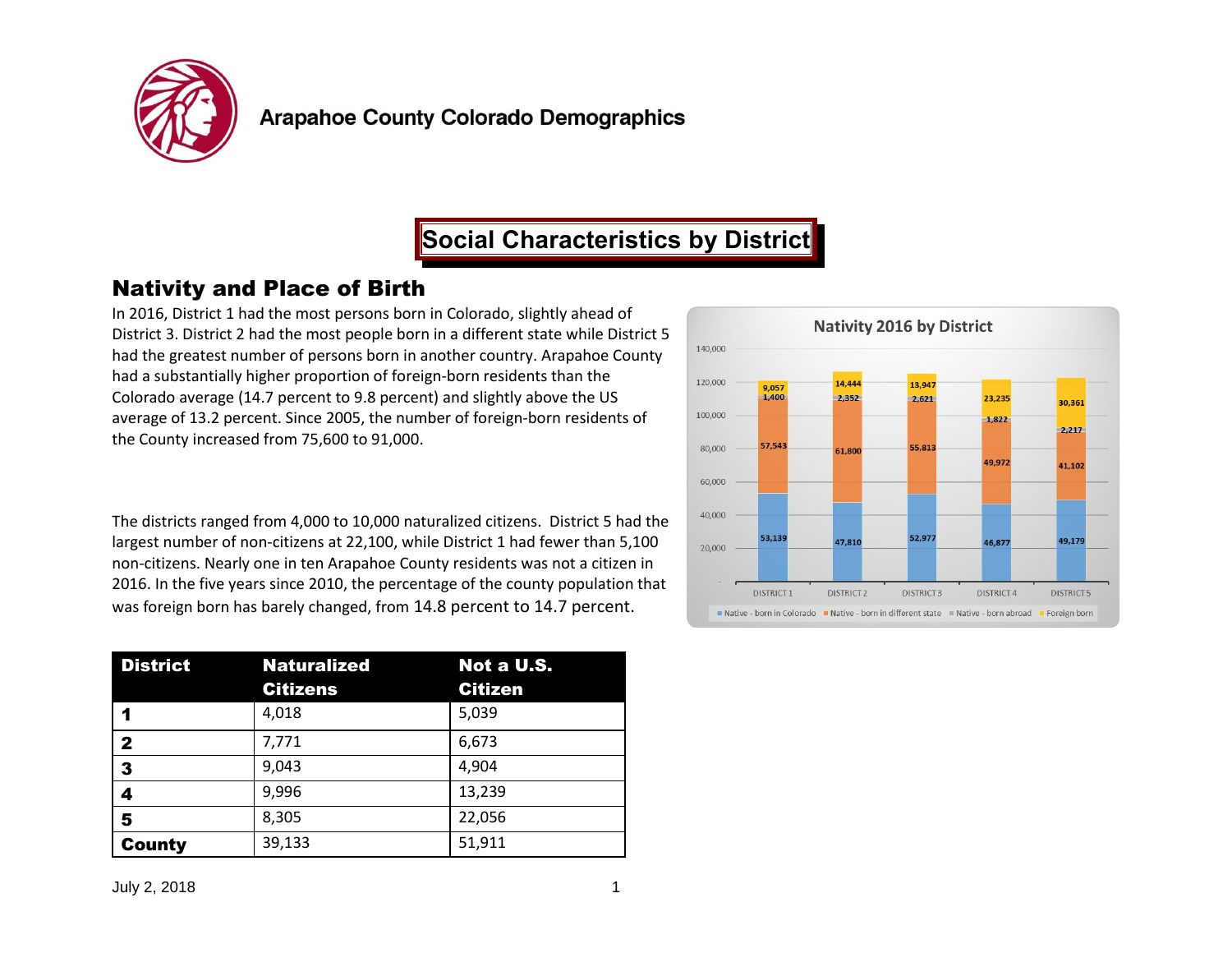

## Geographic Mobility

During the 2012-2016 American Community Survey, the U.S. Census asked where the residents had lived the year before. District 5 had the greatest numbers of persons who had moved in the previous year. Almost 14,000 residents of District 5 had lived somewhere else in Arapahoe County the previous year. District 2 had the least number of movers within the County at 8,400, almost half the District 5 number. District 5 had over 11,000 movers from somewhere else in Colorado, over 4,000 movers from other states, and 1,700 from abroad; all the highest numbers for any District. District 3 had the fewest persons from elsewhere in Colorado and from abroad. All of the Districts had about 4,000 movers from another state in the U.S.